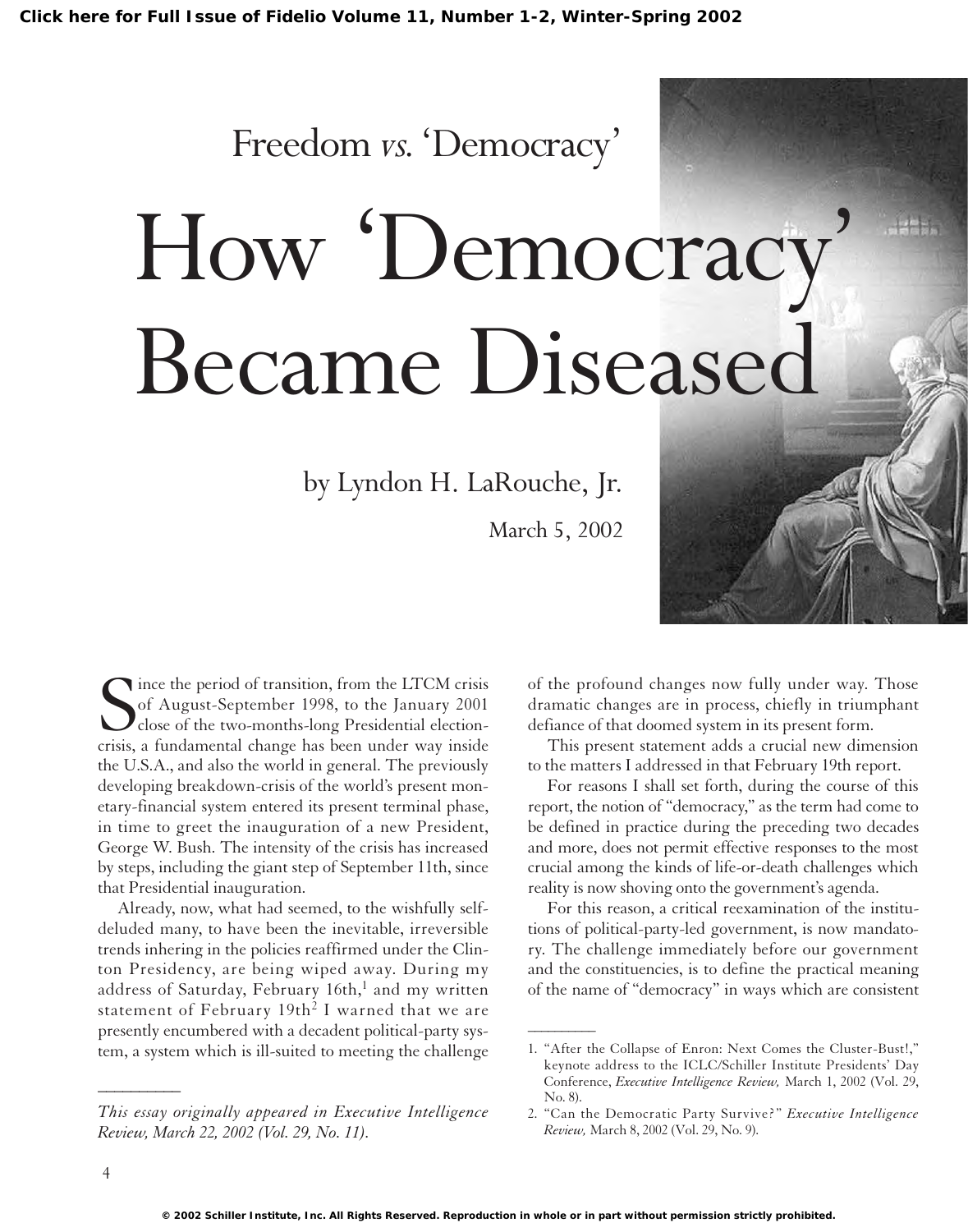

www.arttoday.com

with the continuation of that peculiar Constitutional form of government upon which our nation's past constructive role of leadership in world affairs has depended.

During the recent quarter-century, the official meaning of the word "democracy" in the U.S.A. had been shifted radically away from what it had signified during the Presidency of Franklin Roosevelt. That change occurred in the form of a shift away from sundry earlier, loose, rule-of-thumb understandings, toward a thoroughly nasty, narrow-minded coincidence with the profascist dogmas of Bertrand Russell's accomplice Herbert George Wells. I emphasize the indisputably fascist intentions summed up by Wells himself in his 1928 *The Open Conspiracy.*

Wells' book, which has served, continually since 1928, as the open pact among Fabian circles of Wells and Russell, is key to understanding the continuing basis for the rise of our nation's utopian political-military faction, during the time since the death of Franklin Roosevelt, and through the present day. That, in turn, is prerequisite for understanding the real challenge presently confronting the political system of the U.S.A., including its political parties.

*The judicial murder of Socrates: mob rule organized by the Democratic Party of Athens. Painting by Jacques-Louis David,"The Death of Socrates," 1787 (detail).*

The present codification of the term "democracy," as signifying Wells' utopian schemes, is echoed in the trend toward establishing an imperial form of what is termed, in technically precise, academic language, as universal fascism. That signifies: the dissolution of the existence of

**'The task before us, a task on whose outcome the continued existence of our republic may depend absolutely, is the rapid recruitment of young people, and others, to emerge, soon, as true leaders. That is the purpose of this appeal on behalf of the cause of true freedom.'**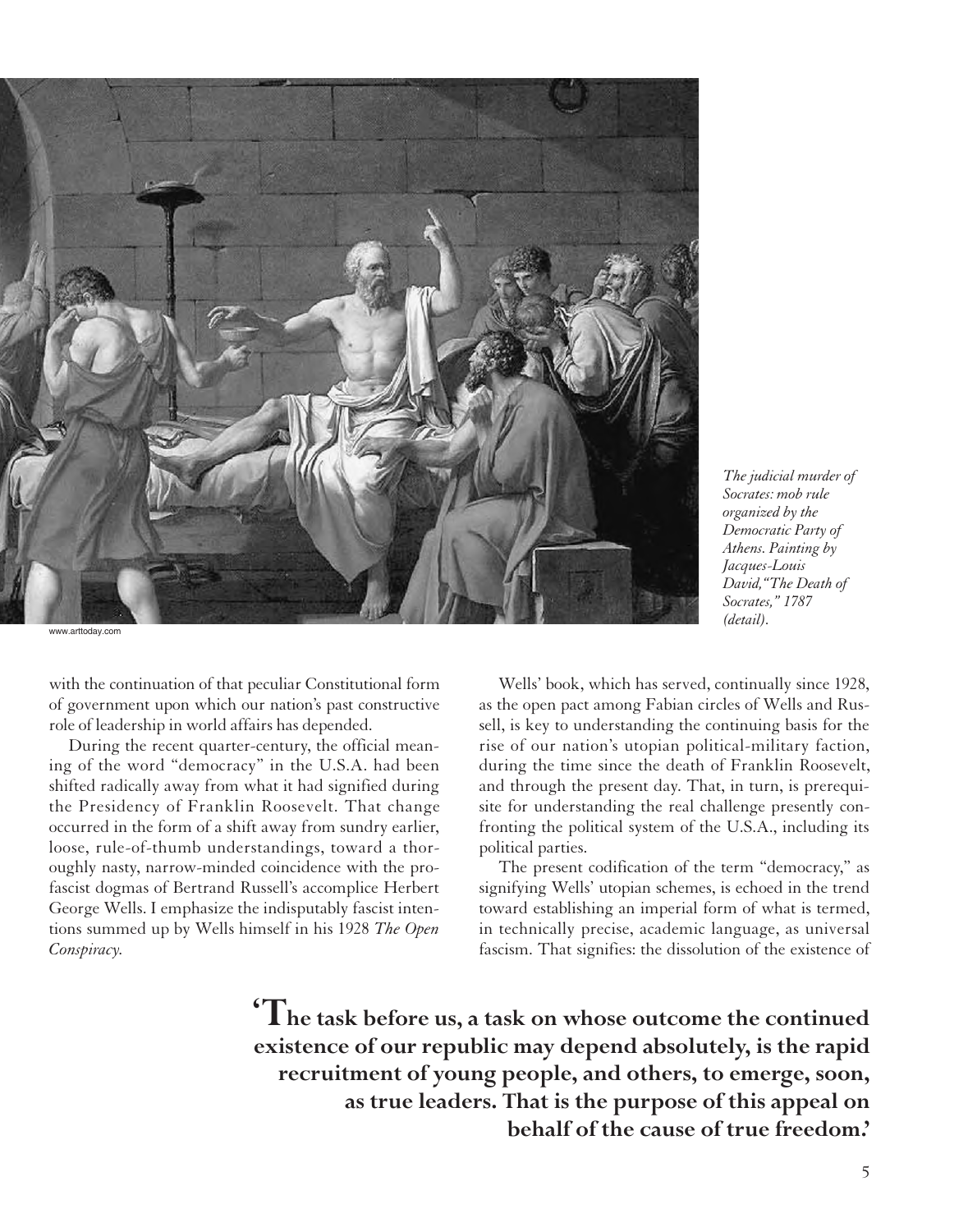the sovereign nation-state, in favor of a global imperial order, ruled through the mechanisms of military tyranny like those of the Roman legions which the Nazi Waffen-SS echoed. Typical is Samuel P. Huntington's proposed parody of that Waffen-SS, his *The Soldier and the State.*<sup>3</sup> This trend is typified by utopians such as Zbigniew Brzezinski, his Huntington, Henry A. Kissinger, and other associates and other co-thinkers of the late Nashville Agrarian, Harvard Professor of Government, William Yandell Elliott. Those are the oligarchical, American Tory circles merely typified by the Smith Richardson Foundation.

Typical of the radiation of the Wells-Russell-centered "Open Conspiracy," to the present day, is the case of former Secretary of State Madeleine Albright. She avowed publicly her own and her father's faithful debt to the doctrine of Wells, an announcement which she made even while she was serving as President Clinton's Secretary of State. Her ugly admission on that occasion points to the source of certain strategically significant, strident notes which erupted in Clinton Administration foreign policy, during her tenure.

Out of Albright-linked Brzezinski's initiatives to that effect, sprang that present quasi-dictatorship over our nation's party system, which is known as "Project Democracy." "Project Democracy" is, in fact, a by-product of the continued drive of the imperial utopian faction toward establishing world rule under universal fascism. Incredible? It is sometimes difficult for persons trapped within a rolling barrel, to discover the direction into which they are being maneuvered.

The leading antecedents for that intentionally misleading term "Project Democracy," are broadly traceable in ancient European history, from such evidences as the judicial murder of Socrates by the Democratic Party of Athens and the related, obscene meaning given to the name of "popular opinion," *vox populi,* by ancient Rome.

## 'Project Democracy's' Arcane Roots

However, Project Democracy's own use of the term "democracy," embodies a more narrowly specific variety of irrational, gnostic belief. By "gnostic," one signifies, in practice, the substitution of a controlling form of arbitrary belief in some unknowable principle, such as "secret knowledge," which is deemed to be "self-evident," even when its existence is unprovable by rational means. Examples of typical gnostic beliefs include Physiocrat François Quesnay's *laissez-faire,* and Adam Smith's plagiarism of Quesnay's term, under the substituted name of "free trade." In effect, Smith copied the text of the book, but added his own title.

That abuse of the term "democracy" has evolved out of a precedent from within medieval Europe, from a religious sect known as the "Bogomils." I have explained the continuing historical significance of that sect's influence in numerous published locations earlier. In short, the "Bogomils" were a neo-Manichean sect of Byzantine origin, which was spread from the Balkans into Italy and southern France, variously, under such titles as the Cathars, or, in English slang, "the buggers."

The connection is the following.

Those nasty meanings of "popular opinion" which I address here, more or less took over official English-language usage in the U.S.A., under the influence of those utopian uses of the term "democracy" which have been practiced in the U.S. during the recent thirty-five-odd years. As I shall explain here in due course, those usages echo the "bugger" sect's doctrine of "The Elect," a term synonymous with much of the contemporary U.S. use of the term "Establishment." The transmission of that doctrine into modern times, appeared in the guise of such forms of empiricism as the teachings of such modern gnostics as Thomas Hobbes, John Locke, Bernard Mandeville, Physiocrat François Quesnay, David Hume, Adam Smith, Jeremy Bentham, and Immanuel Kant.

The currently popular connotations of "democracy," as a synonym for popular opinion, have often served in the past, as now, as a symptom of the influence of the American Tory tradition in our country, the tradition opposed to what utopian Henry A. Kissinger has denounced as the American intellectual tradition.

The crucial feature of the influence of all of those mentioned and kindred empiricist ideologues, such as H.G. Wells and his followers Zbigniew Brzezinski, Samuel Huntington, and Michael Novak's radically empiricist American Enterprise Institute, is the systematic denial of the existence of actually knowable truth. This denial is premised upon the indicated feature of the "bugger" tradition.

Typical among those contemporary denials of the existence of knowable truth, are the arguments of such existentialist followers of Kant as Karl Jaspers, Hannah Arendt, and Nazi philosopher Martin Heidegger. That latter, axiomatically irrationalist dogma, as practiced in the U.S.A. by Arendt and her accomplice Theodor Adorno, has been a significant environmental factor in promoting the influence of a specifically American variety of fascist movement now associated with such rabid American Tories as Brzezinski and Huntington.

 $\overline{\phantom{a}}$ 

<sup>3.</sup> Samuel P. Huntington, *The Soldier and the State: The Theory and Politics of Civil-Military Relations* (Cambridge, Mass: Belknap Press: 1957). Reviewed in *Fidelio,* Fall 2001 (Vol. 10, No. 3).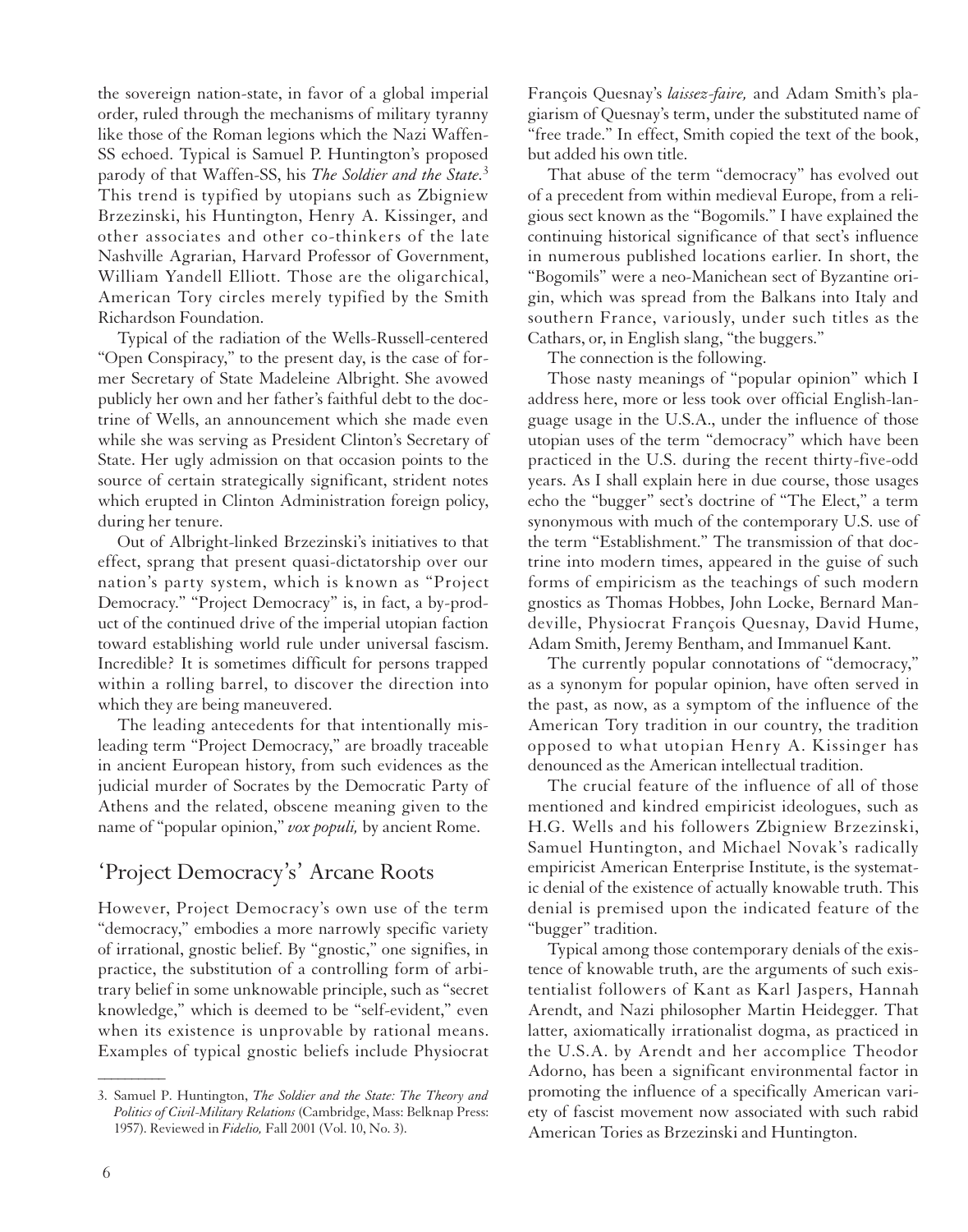*Laser fusion experiment, University of Rochester Laboratory for Laser Energetics, 1985.*

**Freedom is the exercise of the mental power to overturn false ruling assumptions, and to generate hypotheses which, when verified experimentally, are in fact additions to**



**our stock of knowledge of universal physical principles. In that case, 'truth' and 'freedom' are two ways of expressing the same idea.**

Hence, as a result of those influences, we have such outcomes as the recent two decades' perverse uses of that notion of "democracy" and "popular opinion" within the U.S. Congress. Saving the U.S.A. from its present, willful plunge toward self-destruction, demands the uprooting of such radically empiricist, Wellsian myths as those of the rabid utopians Kissinger, Brzezinski, Huntington, Madeleine Albright, *et al.* Such were the corrupt influences leading to the establishment of Project Democracy.

I have addressed the crucial issue so posed in various published locations, such as my recent "Economics: At the End of a Delusion,"<sup>4</sup> in which the scientific side of the matter is developed at necessary length. Here, I rely upon public access to those earlier publications, to summarize the relevant portions of that earlier argument.

# 1. The Fight for Freedom

The issue in U.S. political processes today, is the inseparable connection between any meaningful use of the term "freedom" and the notion of truthfulness. I explain.  $\overline{\phantom{a}}$ 

Many among the silliest, even most dangerous beliefs known to man, have enjoyed the charm of being upheld as popular tradition. This pathetic trait is the most common cause of the self-doom which nations and cultures have often brought upon themselves. So it is with that popular notion of democracy which expresses the childish wish that nothing in society should be decided contrary to popular opinion. Pathetic ejaculations such as, "You can't put the toothpaste back in the tube," or "Go along, to get along," or the reckless use of inherently tendentious "opinion polls," typify this commonplace symptom of the mind-set of the professional underling.

Many people, even ostensibly literate adults, will stubbornly insist on blind religious faith in popular opinion, even in face of the such abominations as the confirmation of the Adolf Hitler dictatorship by a vote of the overwhelming majority of the popular opinion expressed among German citizens at that time. The toleration of and support for the practice of chattel slavery, that done according to the teachings of John Locke, is a similar example of the evil often done on behalf of the silliness of blind faith in wisdom of the corrupted popular will.

Similarly, the destruction of the U.S. economy, away from the vigorous economy of the period from Roo-

<sup>4.</sup> *Executive Intelligence Review,* Feb. 8, 2002 (Vol. 29, No. 5).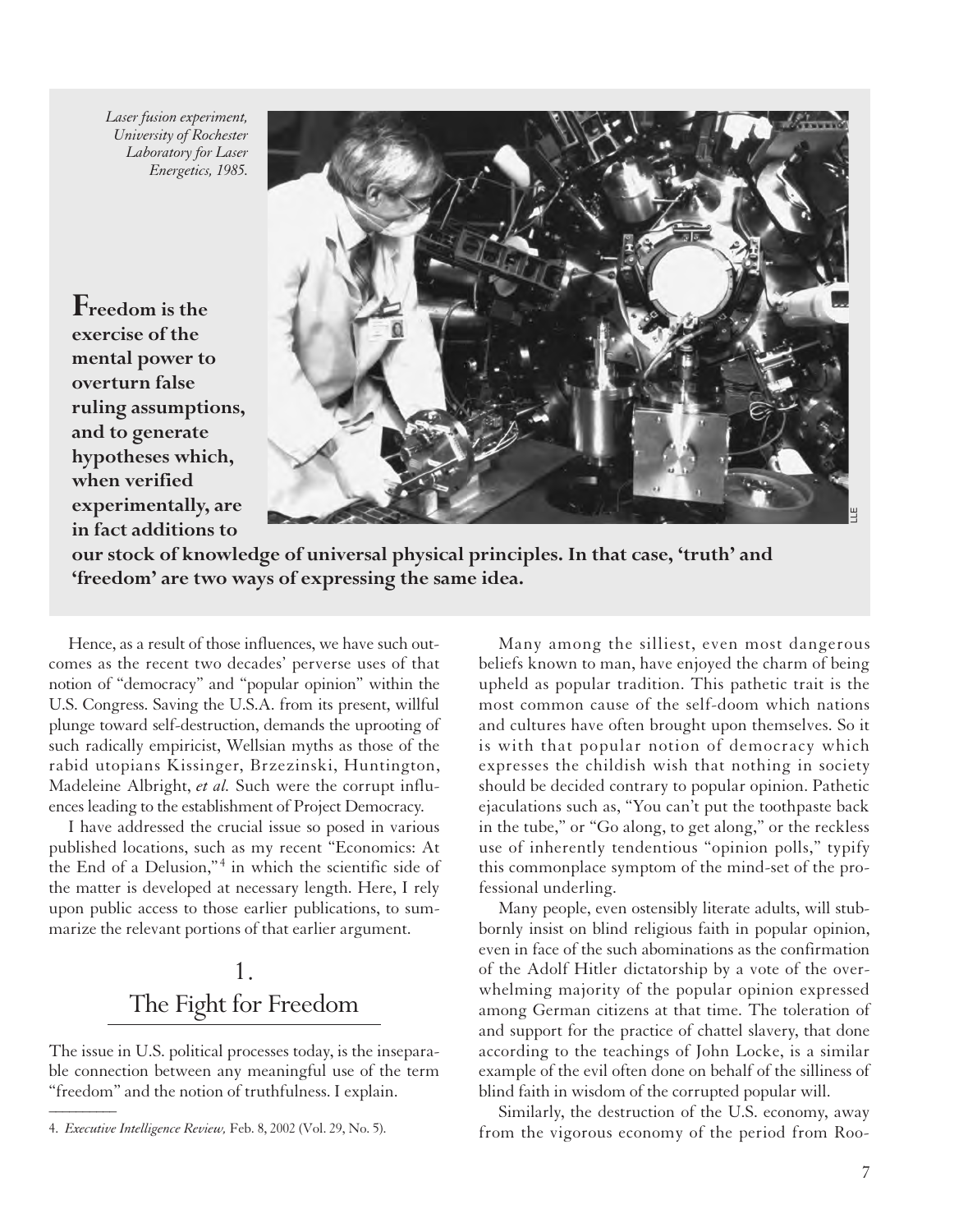sevelt's "New Deal" through post-war reconstruction, into the terrible destruction which has been wrought as the aftermath of the Nixon and Carter Administrations, reminds us, once again, that even the long-persisting decisions of a popular majority, such as those of the recent thirty-odd years, are often wrong, even terribly wrong.

As I have emphasized earlier, in the indicated and other locations, and as many celebrated thinkers before me have pointed out, the doom which once powerful nations and cultures have brought down upon themselves, is usually the fruit of no factor so much as popular opinion itself.

Typical, among the great Classical tragedies which assist a population in understanding the actual making of history, is the case of Hamlet, whom Shakespeare portrays, contrary to the opinion of him prevalent among Romantic academics, as doomed precisely because he refuses to break free of the burden of the prevalent custom of his self-doomed kingdom. So, once-mighty Athens destroyed itself, to become a mere colony of Macedonia, as Rome also destroyed itself, precisely because it could not shake the fatal embrace of its own popular customs and opinion.

All great Classical tragedy and related compositions, such as those of ancient Greece, Boccacio's *Decameron,* Rabelais' *Gargantua and Pantagruel,* Cervantes' *Don Quixote,* Shakespeare's histories and tragedies, and the dramas and writings on history of Friedrich Schiller, teach the same crucial lesson, and usually show us, with the essential precision which only great Classical artistic composition can achieve, exactly how the specific cultures referenced in those compositions either virtually destroyed themselves, as Cervantes showed why Sixteenth-century Hapsburg Spain was bringing about its own decay, or plunged themselves, through the sway of popular opinion, into extended periods of great troubles.

As I wrote recently on the subject of the current state of the Democratic Party, "Among you Democrats, as among Republicans of today, the fault in all this lies, essentially, exactly where Shakespeare pointed, when he put the following words into the mouth of his character Cassius: 'Men at some time are masters of their fates: the fault, dear Brutus, is not in our stars, but in ourselves, that we are underlings.' You have become, more and more, like the self-doomed ancient Democratic Party of Athens, or the foolish so-called citizens of ancient Rome, the slaves of an Orwellian, mass-media-dictated tyranny, which most of you refer to, dreamily, as 'popular opinion,' or, among most members of the Congress, 'the market.'"

Such is the tragic challenge which looms over the U.S.A. today.

If we wish to free ourselves from the grip of our unfolding national tragedy, we must rise above the professional underling's foolish, blind faith in the simple popular vote as such. The noble essence of our wonderful U.S. Federal Constitution is expressed in two higher, scientifically grounded principles of universal natural law. These are, first, the defense of the institution of nationstates, and, secondly, that such states must be efficiently committed to promotion of the general welfare of all subject persons, both of the present and their posterity. Instead of regarding the voter's Constitutional franchise as a matter of rule by the bitch-goddess known as popular opinion, let us recognize the actually lawful, and efficient basis for the universality of the franchise. Let us return to the form of self-government which is self-rule, not by mere opinion, but citizens' choices informed by the truthful fruits of reason.

## How Underlings Don't Think

It has been the plausible, somewhat truthful argument of many modern historians and social theorists, that the typical source of the potential mass base for a fascist movement or regime, is populism. Those scholars' views may be fairly described as equal to saying that the typical expression of a fascist mass movement, is the same pattern of behavior witnessed in the behavior of a lynchmob. It would be better to treat the term "populism" as a kind of slang word. I prefer the term which Shakespeare put in the mouth of Cassius: "the fault, dear Brutus, is not in our stars, but in ourselves, that we are underlings."

The appropriateness of the preferable term, "underling," is manifold.

I have used the term frequently to denote the slave who queues at the back door of the master's house, saying: "We don't ask for freedom; just pay us some reparations, and we will not ask for freedom." That slavish fellow is saying to his master and himself, "I do not claim to be actually human; I am an underling." If he adds the phrase, "and proud of it!" we should recognize him as a professed populist, and potential recruit to the timely arrival of a fascist mob.

Take the case of the debate over education of the former slave, which raged over the decades following the defeat of the Confederacy, a debate which rages, in fact, to the present day. Take the related, disgusting populist attacks on Frederick Douglass, or on President Abraham Lincoln, as typical of the appetites engendered by the mob-like mentality of the professional underling.

The struggle for freedom for descendants of African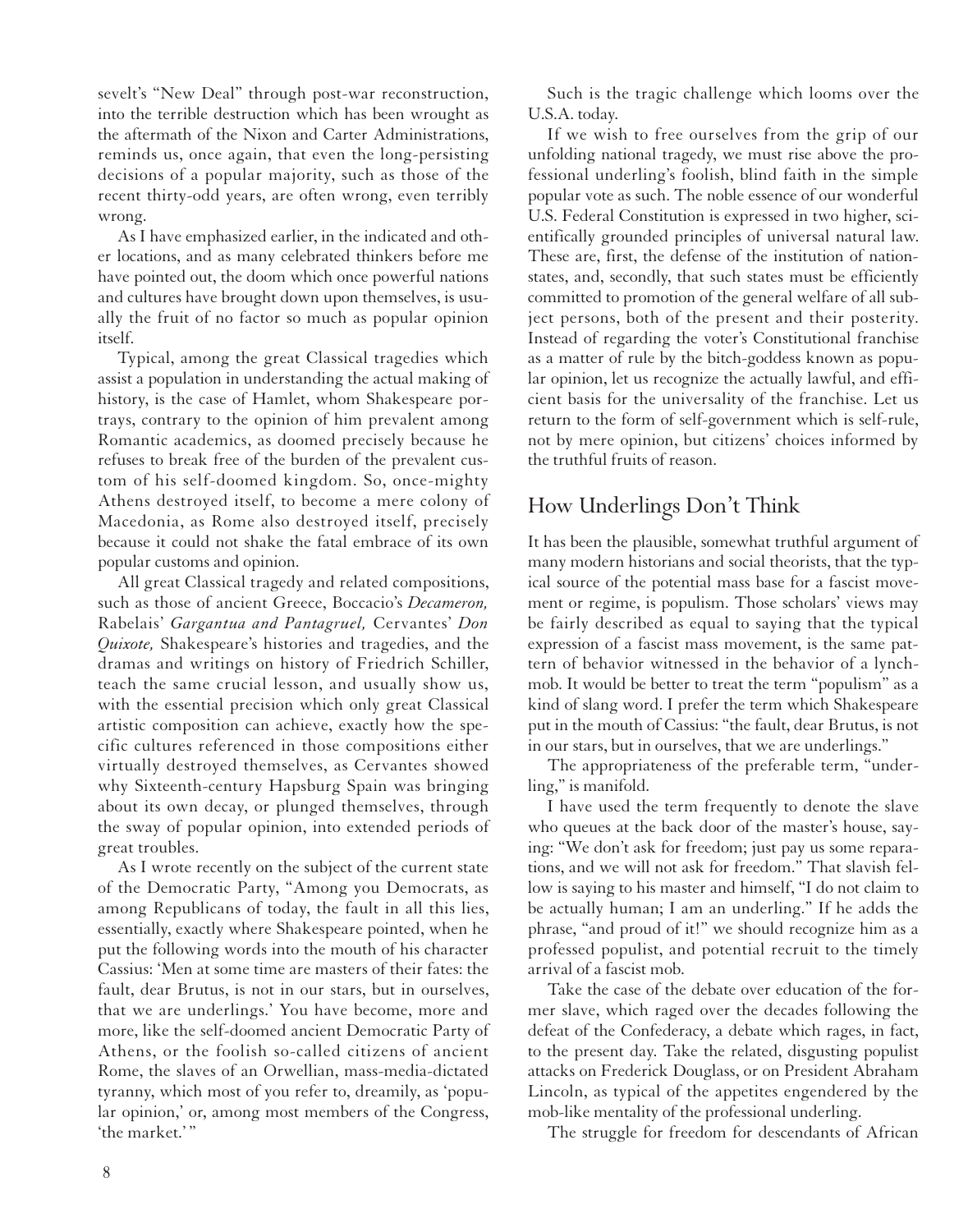slaves, was most effectively led by men and women like Douglass, who defined freedom as essentially a developed quality of the individual human mind. Such men and women insisted that those of African descent should have access not only to reading and writing, but to mastery of the greatest Classical science and literature from the entirety of European civilization, and beyond that. They should become, not merely "employees," but enjoy the qualities of self-development required of the citizen of a true republic, educated as a person, instead of merely a prospective employee. The underlings retorted: "No, we should desire nothing but the destiny which has been preassigned to us."

A contrary opinion asserted, that education for freed slaves must not seek to educate the pupils "above their expected station in life." This opinion was not limited to policies for education of freed slaves; it is a philosophy of education savagely applied to the majority of the U.S. population by today's generally accepted policies of classroom education. Such prevalent trends in U.S. education today, have some ugly similarities to what might be recalled from the days of "blab school" for poverty-stricken "mountain whites." Today, even at the university level: "Don't educate people above their future station and paid employment in life." Many among today's university professors, and not only professors of economics, are capable of delivering nothing but exactly that outcome for their immediate victims, the students.

As the economic and cultural policy of the U.S. degenerated from a rational, pre-1965 producer's culture, to a lunatic, "post-industrial" consumer culture, the educational and employment policies of our own and other nations degenerated in a way consistent with those changes. So, today's university graduate is awarded a mean-spirited destiny like that which the American Tories of the post-Lincoln U.S. assigned to the freed slave.

In either case, former freed slave or today's typical university student, such educational policies treat the students not as truly human beings, but as "underlings." People who accept such notions of their role in society, have defined themselves, in their own minds, as of an inferior species, as "underlings." It is the mentality of the "underling" which represents the potential mass base of support for the "lynch mob" of yore, or the "democratic" base of support for trends toward universal fascism in the U.S. today.

The fight for freedom, now as before, is essentially a fight within the individual. It is a fight to uplift him, or her, from the habit of thinking like an underling. If you give them freedom for a moment or two, but do not remove the habit of being an underling from them, they

will shuck off newly gained freedom, as it were this January's torn Christmas wrappings. We seek to give our people freedom; but, as Benjamin Franklin warned, once the U.S.A. had been given the Federal Constitution which made it a true republic: "We have given you your freedom. Can you keep it?" Providing the needed quality of universal education then typified that issue.

My use of "underling" is not some form of mere rhetoric. There are precisely defined, scientifically definable differences between the person whose sense of personal identity is that of a human being, and another whose sense of identity is that of an underling.

#### Citizens and Their Leaders

The best people of any society, those who do not think of themselves as underlings, fall into two general classifications.

The greater number of such people do not merely accept the name of being "made in the image of the Creator"; they actually know it; not as mere phrase-mongering, but, rather, as a good professional actor might say, they actually "own" that idea. For that reason, they are not underlings, but truly free human beings. Sadly, among our people today, too few have had the combined opportunity and courage to rise to the condition of being free persons in their own minds; they have accepted those meager privileges which the ruling establishment allots to the serfs of popular opinion.

Thus, so far, among the good people, there is a much, much smaller ration of persons who are also actually true leaders; even a much smaller ration among our people than a generation or two ago. The distinction that makes the true leader, is a sense of immortal identity, as higher than their merely mortal one. This decadence is, chiefly, the effect of the shift from the sane form of society, a producer society, to what is called a consumer society. The effect of such a shift, is inevitably, as in ancient Rome, a spiral of moral decay.

The good citizens not only know that they, unlike the lower forms of life, are made in the image of the Creator; their attachment to their true, immortal identity is so powerful a motive, that they can not be easily corrupted by excessive attachment to the mortal concerns of personal family and community values. The Rev. Martin Luther King, speaking on the subject of the "mountaintop," showed himself thus as such a true leader. His like has not appeared as a leader on that same national stage since Martin's death, to the present day.

The task before us, a task on whose outcome the continued existence of our republic may depend absolutely, is the rapid recruitment of young people, and others, to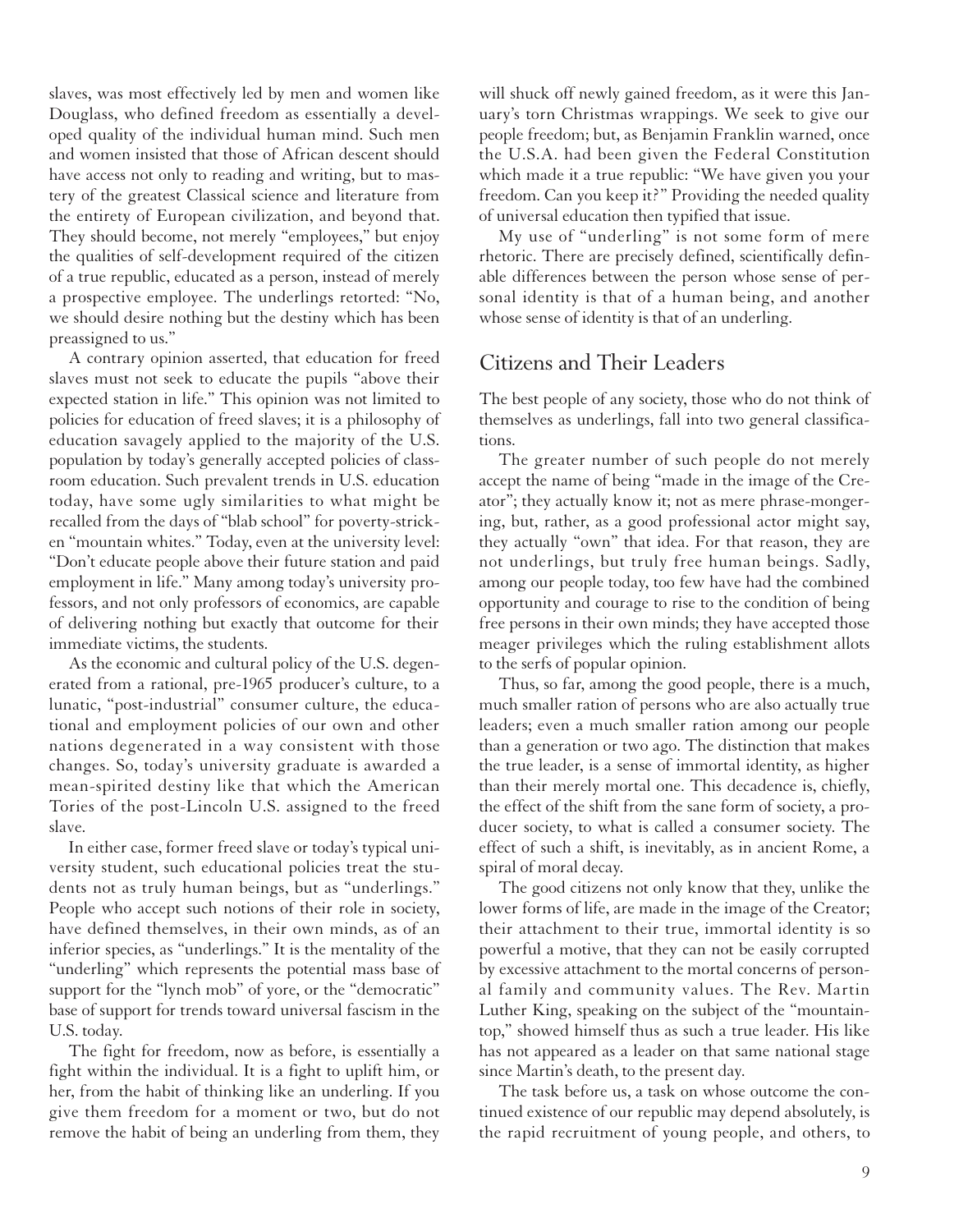*Dr. Martin Luther King, Jr., Washington, D.C., 1967.*

**The distinction that makes the true leader, is a sense of immortal identity, as higher than their merely mortal one. The Rev. Martin Luther King, speaking on the subject of the 'mountaintop,'**



**showed himself thus as such a true leader. His like has not appeared on that same national stage since Martin's death, to the present day.**

emerge, soon, as true leaders. That is the purpose of this appeal on behalf of the cause of true freedom.

The effective citizen of a republic is to be found where great ancient and modern philosophers, such as Plato and Moses Mendelssohn, found him, in a person conscious of the essential immortality of the human soul. Indeed, for reasons I have given at length in relevant locations, no competent theology could exist without Plato's own development of that conception.

All the accomplishments of modern European civilization are chiefly derived from that conception of the specific nature of the sovereignty of the human individual personality. This is the indispensable, ecumenical conception of constitutional statecraft, which is only typified by the combination of the best which the Fifteenthcentury Iberian Peninsula, and heirs of Alfonso Sabio, in particular, inherited from their combined Moorish, Jewish, and Christian culture.

The distinction of the human species from all lower forms of life, is that only the sovereign cognitive (creative) powers of the individual human mind, can discover and employ universal physical principles. It is the discovery and transmission of such discoveries over successive generations, which lifts the human species to those higher levels of power in and over the universe. This benefit occurs, as it could occur only among human beings, through the transmission, through replication, of such individual acts of discovery, from preceding generations, to the present and future of society. Such discoveries of principle have a quality of impact upon human existence, which only genetic change to a higher species could mimic in the animal kingdom.

Thus we are bound together by those qualities of the human mind, through which discovery of universal physical principles is variously generated or regenerated in the mind of the individual member of society. We are therefore bound together by the means through which societies develop those qualities of relations among persons through which cooperation in employing these discoveries may occur.

Because we live within that kind of social process, we individual human beings are, at the same time, both mortal and immortal. To be a moral person is to locate one's self-interest in the relatively immortal outcome of one's living and having lived, rather than merely the relatively bestial obsession with mortal sensory pains and satisfactions from immediate personal, family, and community forms of mortal life as such.

It is that quality of moral outlook, on our debt to the possibilities and hopes of progressive development of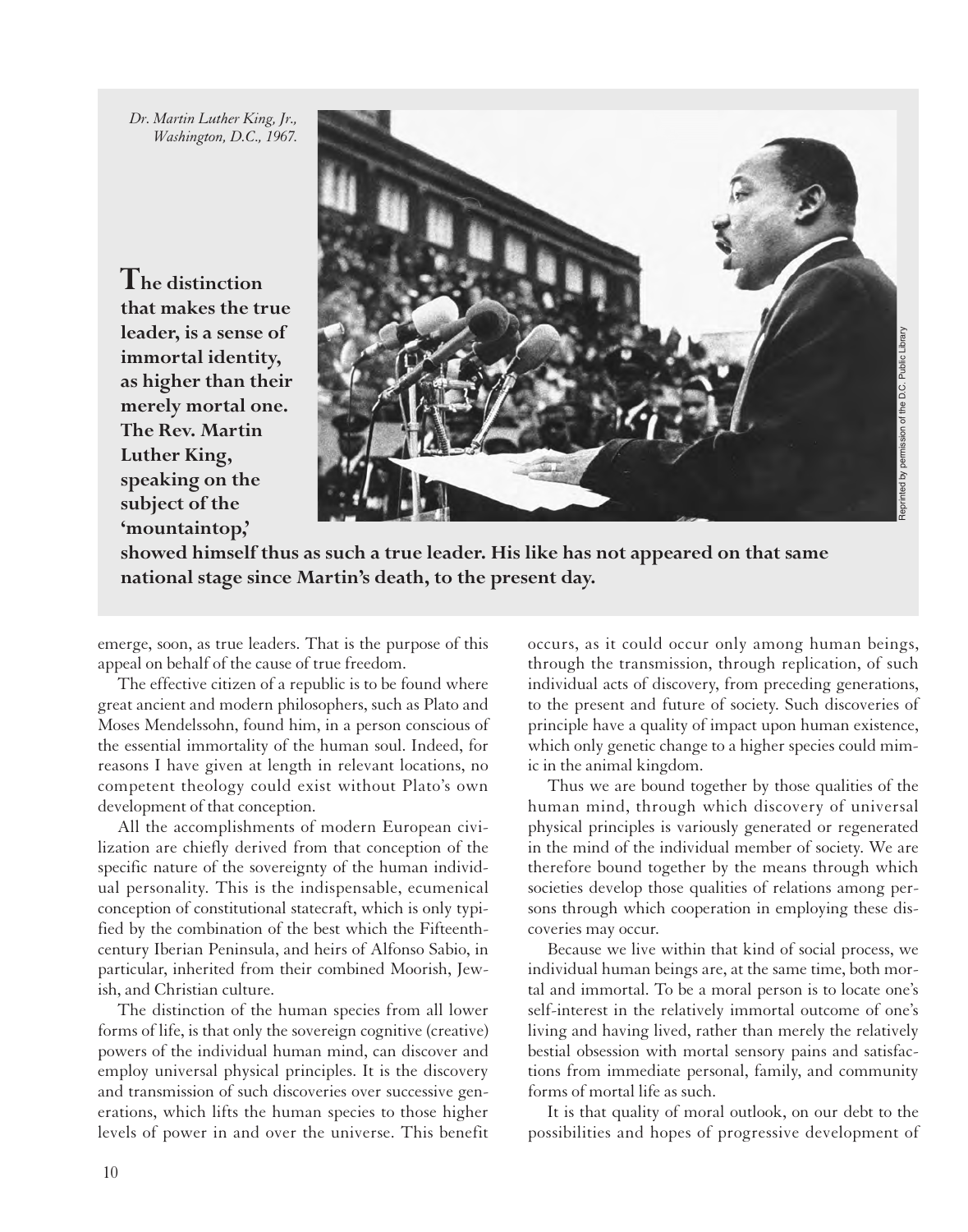society, from the past and into the future alike, which defines the essential quality of a true citizen, rather than a mere underling. This concern for the progressive development of mankind, including commitment to realization of the frustrated just aspirations of those who have lived before us, constitutes the fundamental principle of moral law of all modern civilization, the principle of the primary obligation of government, to promote the general welfare, otherwise termed the "common good," of present and future generations.

Thus, the explicit, irrepressible conflict between the respective Preambles of the Federal and Confederate Constitutions, sharply defines, in the blood of a great Civil War, the superior authority and meaning of the Preamble of our Federal Constitution over all other interpretation of the proper law of our republic.

Those thus qualified to be considered as truly citizens of a republic, are thus assorted into two general subtypes: ordinary citizens, and leaders.

The ordinary citizen recognizes his or her obligation to behave as a citizen, to develop children into the quality of citizens of a republic, to participate in society as a citizen, and to make decisions bearing upon the adoption of the nation's policies of practice as a citizen's obligations require.

The true leader of a republic must satisfy a significantly higher standard of passion and performance than the bulk of the citizens. For him, or her, it is not sufficient to be a mortal person with a sense of immortality, but to be devoted wholly to an overriding passion of service to immortality as a cause in and of itself, as the Rev. Martin Luther King's "mountaintop" address typifies this quality of commitment, the model quality of commitment which the Christian associates with the Passion of Jesus Christ.

In such future time that mankind may have developed to the level of true mental as well as biological maturity, all adults would be qualified as leaders of society. Even in that case, we should still be obliged to choose leaders, but as leaders chosen from among leaders. Unfortunately, at present, we are far from even an approximation of that accomplishment. In our present state, the best we can achieve is the selection of leaders who serve as the conscience of those who need to be reminded of their responsibilities as citizens.

I, frankly, am disgusted by supposed leaders, who like typical demagogues, address the cupidity of their audiences with words to the effect, "I am just another lowdown, dirty dog, like you. Therefore, you should vote for me!" or, words to the same effect, "I go along, to get along!" The evidence is, as you identify that bitter, nauseous aftertaste still lingering in your mouth right now: You have either voted for, or negligently tolerated, the

wrong choice of candidate, supported the wrong policy, selected the wrong education, the wrong entertainment, and other such things, most of the time, for most of the past thirty-odd years. Otherwise this nation, and its economy, could not be in the mess in which it finds itself today. You do not need a father figure. What you need is a "Dutch uncle"! You need leaders in the mold of the Rev. Martin Luther King.

You need to be reminded, that you are often thinking and acting like just another underling, even most of the time, and we all have the evidence now in hand to prove just that. For the most part, your chosen leaders were not qualified to be leaders, and most of our voters were not behaving as citizens. The mess coming down on you right now, is the price of nothing as much as your own foolishness, the insistence of most of you, on thinking and acting as underlings, rather than as citizens.

# 2. Truth as Freedom

The intelligent use of the term "human freedom," signifies a quality not found in the decision-making of lower forms of life. Freedom is the exercise of the mental power to overturn false ruling assumptions, and to generate hypotheses which, when verified experimentally, are in fact additions to our stock of knowledge of universal physical principles.

This notion of freedom is best expressed in terms of the science of physical economy, my specialty. Here, in this branch of science, freedom is expressed in the form of "free energy" of that system which is society. This means, that through cooperation in the use of a valid, discovered universal physical principle, mankind's power in and over the universe is increased, over and above what were feasible without the addition of such a principle.

In that case, "truth" and "freedom" are two ways of expressing the same idea.

By "universal physical principles," we signify any discovered principle, whether of what is usually signified as physical science, or scientifically provable principles of social cooperation, if the application of those principles produces a measurable, beneficial physical effect of a type which qualifies as universally valid. Thus, the principle of the general welfare, on which the modern sovereign nation-state republic is based, is a universal physical principle, since its application results in an implicitly measurable increase in the society's power in and over nature. Great Classical drama and poetry, reflect universal physical principles, because of the effect of the improved quality of cooperation they make available to a society.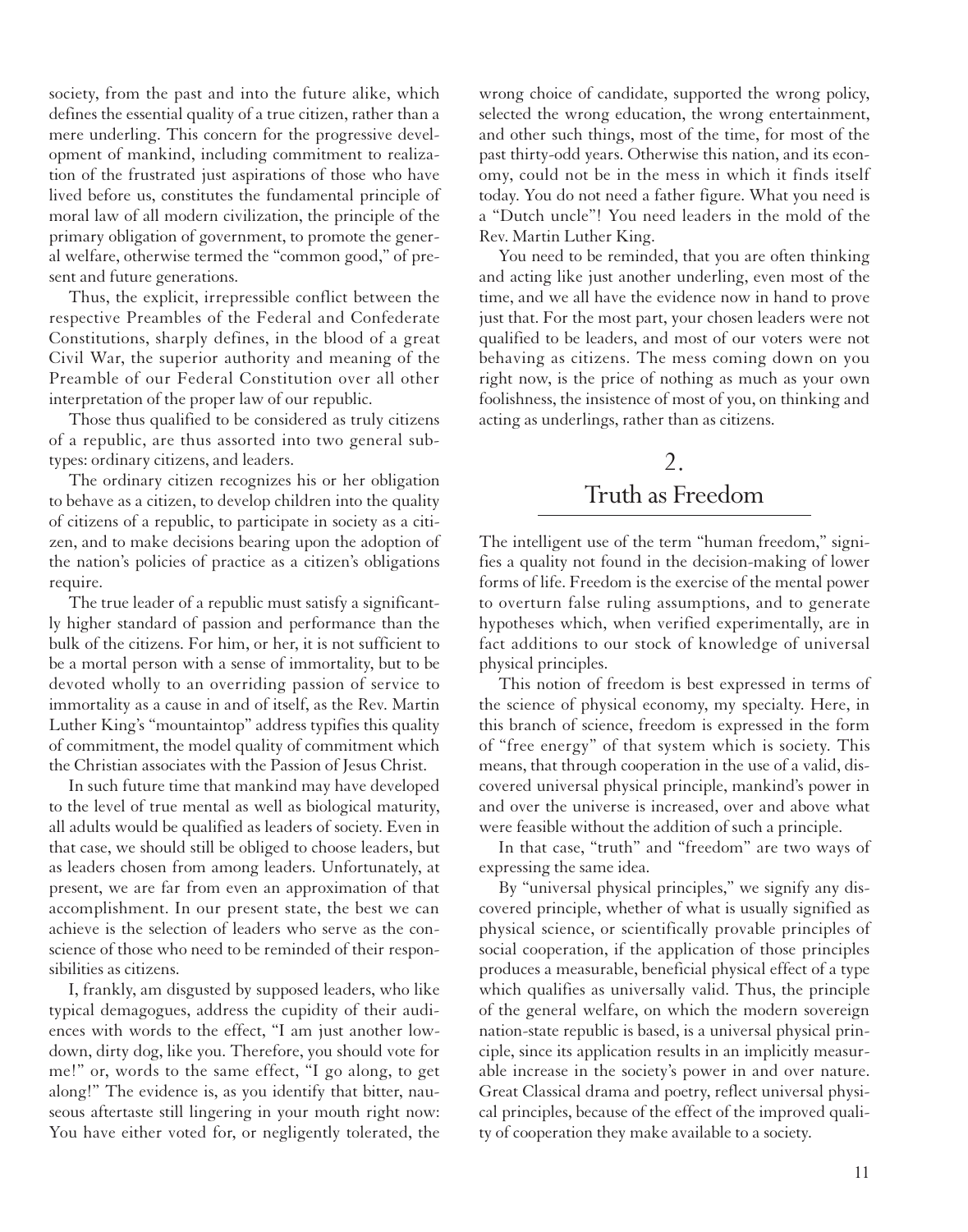The crucial point, for the science of physical economy, is that society's gain in "free energy," through the discovery and cooperative use of universal physical principles, is shown to be truthful in the sense that any valid experimental proof of a universal physical principle sets a standard for definition of the word "truth," as opposed to the alternative, "false."

Thus, the political term "freedom," strictly used, signifies nothing other than "truth." Opposition to truth so defined, is falsehood, rather than being characterized by the evasive term, "a difference of opinion." However!

Knowledge pertaining to matters of freedom exists, as knowledge, only as a product of the sovereign creativemental powers of the individual human mind. Such a discovery, if potentially valid, is called an hypothesis. Truth is expressed as crucial experimental proof of the validity of such hypotheses. Hence, this is the basis for defining the meaning of "personal freedom," including "political freedom."

The difficulty inhering is the fact that such freedom exists only in the form of an activity within the sovereign confines of an individual human mind's powers to discover validatable hypotheses. The difficulty is that the cognitive processes occurring in one person's mind can not be witnessed by means of the faculties of sense-perception of another. No principle could ever be discovered through an act of deduction. No principle could be demonstrated by "ivory tower" forms of mathematics at the blackboard, for example.

Principles are known only through the conjunction and agreement of hypothesizing and experiment. The act of discovery can be known by a second mind only through a combination of two means: first, replicating the experience of discovery of the relevant hypothesis, and, second, sharing the experimental validation of the hypothesis.

The notion of "freedom" thus enjoys the corollary significance of the individual's personal right to explore the domain of knowledge. For the same reason, it also signifies the moral and political right of the individual to access the store of existing human knowledge of matters pertaining to universal principles and their application.

For example, we make a corresponding distinction between persons who have merely learned what they have been taught, as a dog is taught to perform tricks, and those who have come to know the experience of discovering the relevant principle *de novo.* The proper primary goal of education, is not to prompt the pupil to learn, but to come to know.

Thus, a free society is one in which individuals are developed according to such views of freedom.

It is a society within which individuals are able to con-

tribute to correcting and otherwise enriching the stock of knowledge of society. It is a society in which relevant forms of cooperation are fostered, with the aim of promoting the common good. It is a form of society which is dedicated to increasing mankind's power, *per capita, per* square kilometer of the Earth's surface: man's power to exist in, and over the universe as a whole. Progress so defined, is the goal of society, and the means by which the work of one generation achieves immortality in the benefits of increased power transmitted to its successors.

Free deliberation in a true republic, is the interaction of such free individual minds to the purpose of joyfully promoting the achievements of freedom for the present and future of that society as a whole. It is this quality of commitment to progress which elevates a society above the level of the mere beasts, its commitment to a universal principle of human progress, so defined.

## 'Free Trade' Buggered Progress

Physiocrat Quesnay and his followers echoed the gnostic Cathars in insisting that the increase of wealth taken as profit by the aristocratic landlord, was earned by that aristocrat through the magical agency of his title to that estate. The serf was, for Quesnay, nothing more than a form of cattle, who deserved no more than the care provided for herds of four-legged cattle. Non-interference with that profit was called the principle of *laissez-faire,* which Adam Smith adopted as "free trade."

The same magical principle borrowed from the "bugger" Elect, also provides the implicit basis for the empiricists Thomas Hobbes, John Locke, Bernard Mandeville, and utilitarian Jeremy Bentham. Even in 1759, prior to his foraging among the fields of the French Enlightenment, Smith had expressed the same conception in his *The Theory of the Moral Sentiments;* it was a pervasive view among the empiricist followers of Paolo Sarpi, which Smith applied to political-economy after his study of the work of Quesnay, Turgot, *et al.*

Such fellows were arguing, in effect, that there exist little green men under the floorboards of the universe. These curious, mythical miscreants are assigned the arbitrary power to change the outcome of the roll of the dice, to make some men rich, and others poor. Thus, what chances to please those supposed entities must be accepted as the rules of the game. Similarly, as Leibniz emphasized, God must intervene periodically into Newton's universe, to wind it up from time to time.

Such conceptions of a universe based upon either statistical cheating, or cheating statistics, are the characteristic feature of the British empiricist and congruent systems of thought about man and the universe in general.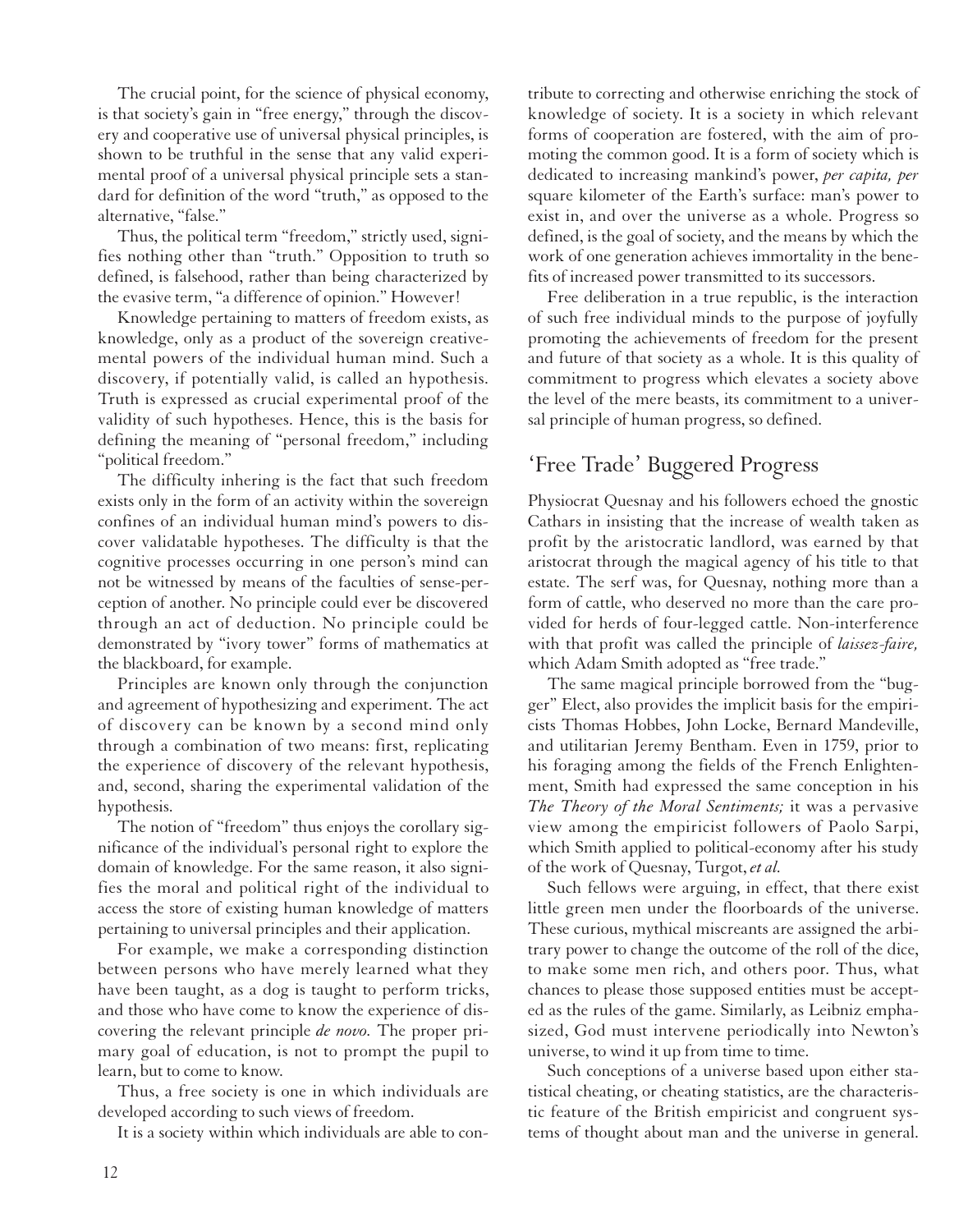*Scene from Friedrich Schiller's "Don Carlos," Shakespeare Theatre, Washington, D.C., 2001.*

**The principle of the general welfare, on which the modern sovereign nation-state republic is based, is a universal physical principle, since its application results in an implicitly measurable increase in the society's**



**power in and over nature. Great Classical drama and poetry, reflect universal physical principles, because of the effect of the improved quality of cooperation they make available to a society.**

In economics, this results in the substitution of the profits of trade for the profits of production. In such doctrines, man gains profit only by, either, stealing from nature, or stealing from other people. Like Newton's universal clock, the world is winding down; it is undergoing entropy.

In reality, in physical economy, true profit is earned by mankind, because mankind's discovery and cooperative use of universal physical principles have increased the total of the combined natural and other wealth of the universe, or, at least, the Earth, or at the very least, a local economy. In economic science, earned profit is a reflection of the fruit of anti-entropy. This latter sort of profit is the fruit of the creative powers of the individual human mind, the power to discover and to cooperate in use of experimentally valid universal physical principles, the fruit of implicitly endless scientific progress, in that sense.

In the science of physical economy, true economic cycles are the result of a combined process of entropy (attrition) and anti-entropy (scientific and related progress). An economy may enrich itself, temporarily, by depleting nature, or previously created man-made wealth: hence attrition, entropy. That economy secures a contrary, anti-entropic effect, through the realization of the benefits of investing in scientific progress.

The cycles so defined are, variously, short-term, medium-term, and long-term. The most important cycle to be considered in defining the horizon of present national economic policies, is between one and two generations, a quarter- to a half-century. This means, that a sane society is both protectionist, in Hamilton's, List's, and Carey's sense of the term, and is also dominated by long-range investments, such as those adopted in the so-called "indicative planning" of President Charles de Gaulle's Fifth Republic, or the long-range planning of Jean Monnet earlier.

This means, that a rational organization of a national economy assumes the form of a division of labor in government between public and private enterprise. The government assumes responsibility for that which pertains to the development of the economy as a whole, and government also defines conditions intended to encourage relevant categories of private entrepreneurship. The purpose of the latter, is, as Hamilton emphasized, to foster an abundance of the benefits which can be harvested only from the improvement of the creative activity of the individual human mind.

Thus, government should think a quarter- to a halfcentury ahead. The participation of the citizenry as a whole in that deliberation, should be the normal course